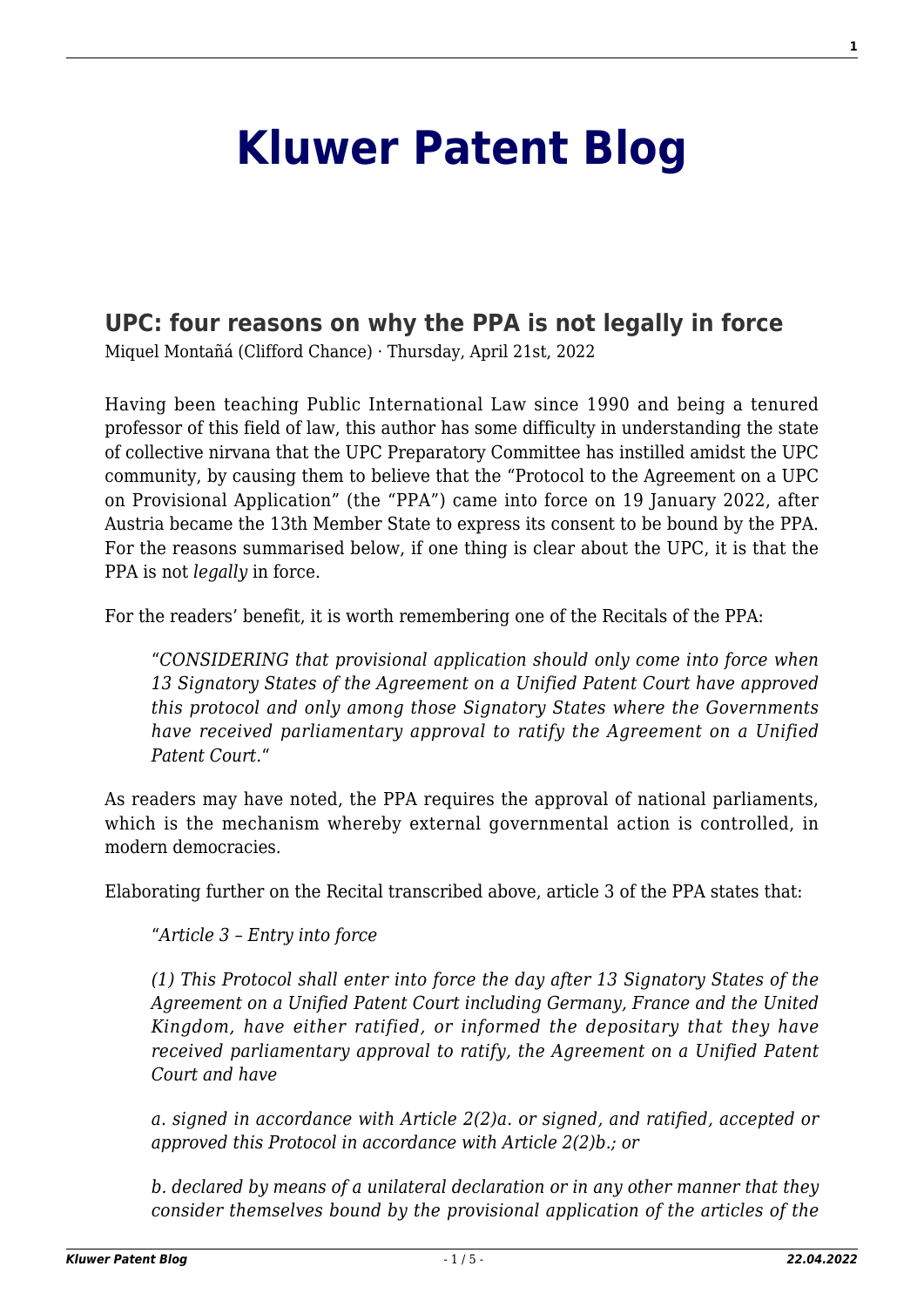*Unified Patent Court Agreement mentioned under Article 1 of this Protocol.*

*(2) In respect of any Party which subsequently after the entry into force of this Protocol completes the procedure referred to in (1), this Protocol shall have effect on that Party from the date when the Party has completed the said procedure.*

*(3) This Protocol and the provisional application it prescribes shall have effect only with regard to Parties having completed the requisite procedure referred to in (1).*"

Since article 3.1 requires the ratification of the PPA by 13 Signatory States, including Germany, France and the UK, one of the collateral damages of Brexit has of course been that, since, for obvious reasons, the UK's ratification is now absent, the conditions required in article 3 for the PPA to come into force have not been fulfilled. It is as simple as that. So, after 19 January 2022, following Austria's ratification of the PPA, we are at exactly the same place as on 17 January 2022, before that ratification had taken place.

As all UPC *aficionados* will be well aware, the UPC Preparatory Committee, at its 21st meeting, held in Luxembourg on 27 October 2021, in an attempt to bypass the requirement of article 3, proposed that the representatives of the governments that have consented to be bound by the PPA sign a "declaration" stating that the "authentic interpretation" of article 3 of the PPA is that this article should be read in the context of article 89 of the UPC Agreement ("UPCA") of 19 February 2013. This morning the UPC's Secretariat has kindly confirmed that this "declaration" has not been signed yet.

Readers will remember that article 89 states that:

"*1. This Agreement shall enter into force on 1 January 2014 or on the first day of the fourth month after the deposit of the thirteenth instrument of ratification or accession in accordance with Article 84, including the three Member States in which the highest number of European patents had effect in the year preceding the year in which the signature of the Agreement takes place or on the first day of the fourth month after the date of entry into force of the amendments to Regulation (EU) No 1215/2012 concerning its relationship with this Agreement, whichever is the latest."*

Since article 89 of the UPCA, in contrast to article 3 of the PPA, does not mention the UK explicitly, the Preparatory Committee proposed to interpret article 89 as requiring the ratification of 13 Member States, including Germany, France and, after Brexit, Italy. The next mortal jump to try to circumvent the requirements of article 3 of the PPA is to "interpret" that it does not say what it says, but what article 89 of the UPCA would say, according to the interpretation of the Preparatory Committee.

For the reasons summarised below, this "interpretation" would be at odds with very basic principles of public international law.

First, it ignores the so-called Vattel's Rule, widely accepted by international courts,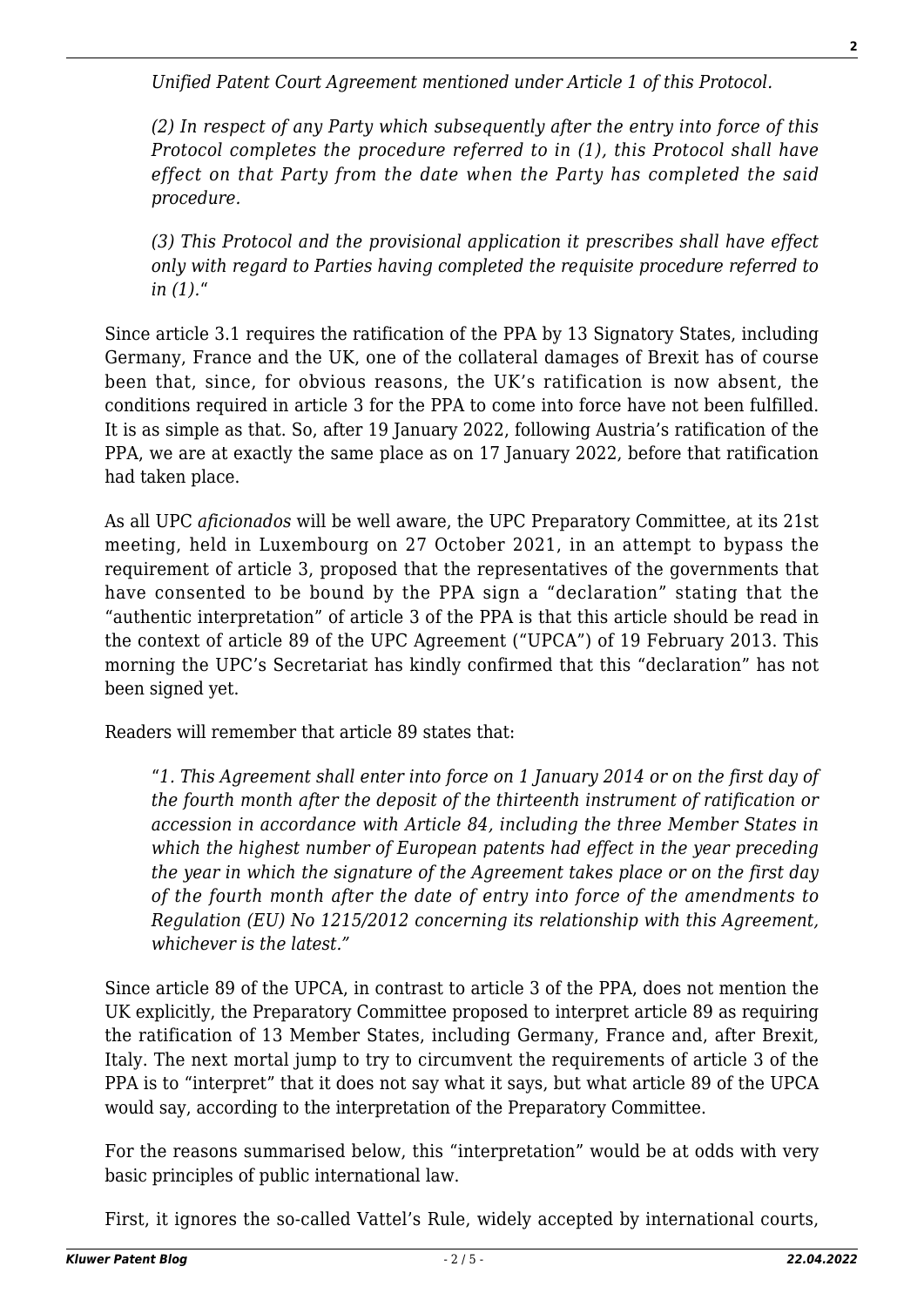whereby clear provisions do not need to be interpreted ("*in claris non fit interpretatio*"). Interpretation presupposes an ambiguity in the text of the treaty. Ambiguity is the prerequisite of interpretation. This was already highlighted by the Permanent Court of International Justice (the predecessor of the International Court of Justice) exactly 100 years ago in its *Opinion on the Competence of the ILO to Regulate Agricultural Labour*:

"*If there were any ambiguity, the Court might, for the purpose of arriving at the true meaning, consider the action which has been taken under the Treaty*."

Certainly, there is no ambiguity in a provision that states that "*This Protocol shall enter into force the day after 13 Signatory States of the Agreement on a Unified Patent Court including Germany, France and the United Kingdom, have either ratified, or informed the depositary that they have received parliamentary approval to ratify, the Agreement on a Unified Patent Court […]*." The reader of this provision must simply verify whether or not 13 Signatory States, including Germany, France and the UK, have ratified it. Within non-interested public international law circles, the proposition whereby the "interpretation" route would allow one to read "Italy" where it says "United Kingdom" would be perceived as amusing, to say the least.

Second, the "declaration" proposed by the Preparatory Committee would deprive national parliaments of the mechanism of control required in the Recitals of the PPA. The proposal that the representatives of Member States, during a coffee break of one of their COREPER meetings, should sign a declaration amending what their parliaments allowed them to ratify, will not rank very highly in the handbooks of European democracy. The Preparatory Committee does not seem to be taking into account that international treaties have a dual nature. On the one hand, they are agreements between states. On the other hand, as with any other type of law, they confer rights and obligations on citizens. Hence the importance of not disparaging their representatives by trying to find cunning ways to circumvent national parliaments.

Third, from the perspective of articles 31 and 32 of the Vienna Convention on the Law of Treaties ("VCLT") of 1969, proposing that a later treaty (the PPA, which was signed on 1 October 2015) should be interpreted in the context of a previous treaty (the UPCA, which was signed on 19 February 2013), is a very odd proposition indeed. For article 31 of the VCLT states that it is the later agreements which may be used, if needed, to interpret the meaning of the provisions of a previous international treaty. So, it is undeniably article 3 of the PPA (2015) and article 18(1) of the Protocol on Privileges and Immunities, which was signed on 29 June 2016 and which also requires the ratification of the UK for coming into force, which may be used to interpret article 89 of the UPCA (2013). Not the other way round.

Fourth, and in line with the last part of the previous point, leaving aside article 3 of the PPA, from the perspective of public international law, it is not even safe to conclude that article 89 of the UPCA may be interpreted as requiring the ratification of Italy in lieu of the UK. According to article 31.1 of the VCLT, which enshrines the so-called "*golden*" (i.e. primary) rule of interpretation: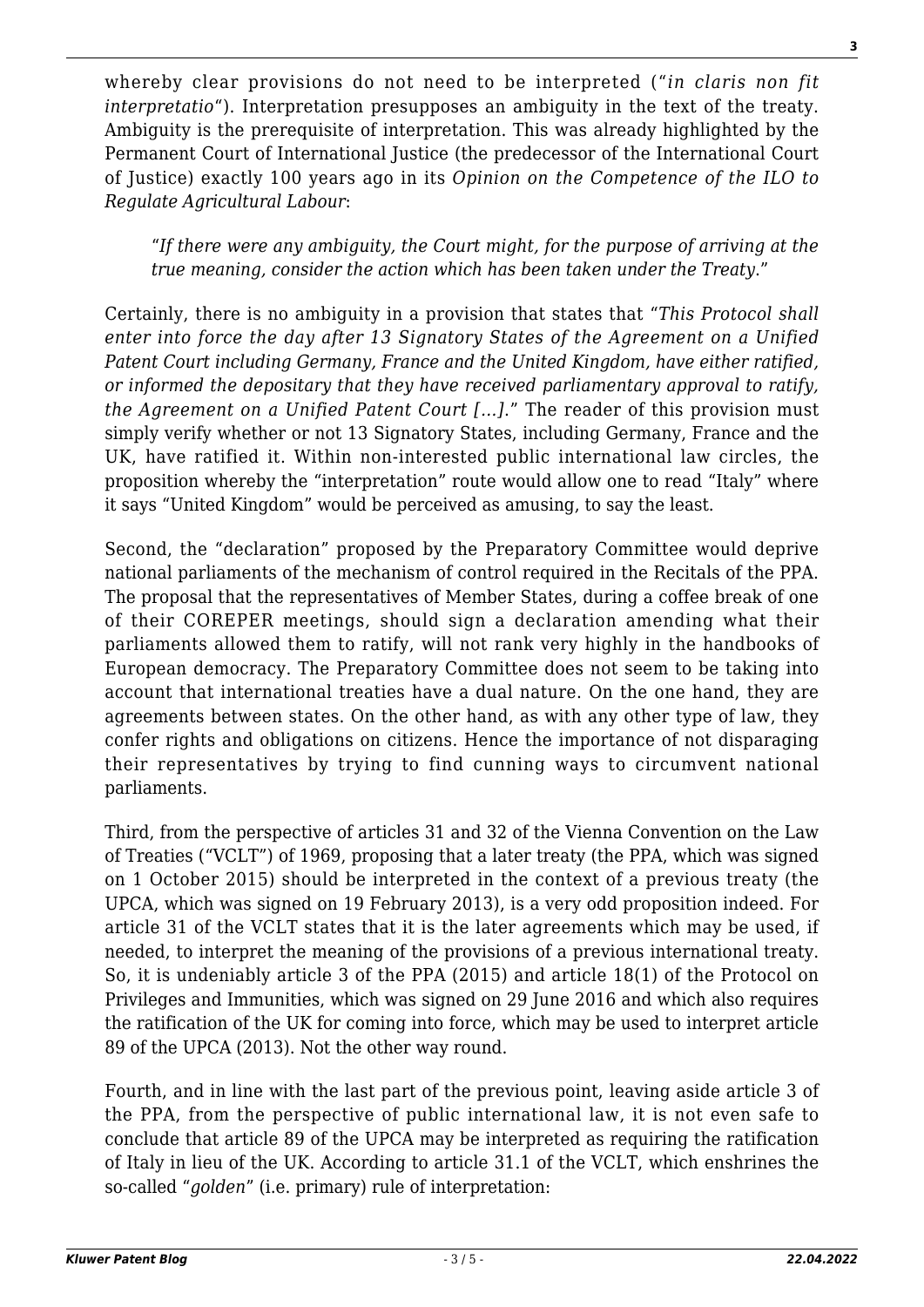"*1. A treaty shall be interpreted in good faith in accordance with the ordinary meaning to be given to the terms of the treaty in their context and in the light of its object and purpose."*

Beginning with the "*good faith*" requirement, I leave it to the readers to judge for themselves whether reading "Italy" where it says "UK" overcomes this first hurdle.

Moving on to "*context*", the references to "Paris", "London" and "Munich" in article 7(2) of the UPCA confirm that, as everyone familiar with the genesis of the UPC project is well aware, article 89 is implicitly referring to France, the UK and Germany. According to paragraph 2 of article 31, the "*context*" mentioned in paragraph 1 comprises any subsequent agreements between the parties regarding the interpretation of the treaty or the application of its provisions. Hence, article 3 of the PPA (2015) and article 18(1) of the Protocol on Privileges and Immunities (2016) form part of the context that, together with article 7(2) of the UPCA, confirm that the countries implicitly referred to in article 89 of the UPCA are Germany, France and the UK.

Finally, regarding the "*object and purpose*", the last interpretative element in article 31.1 of the VCLT, as is well known, the purpose of the UPCA was to establish a unified patent court for the settlement of disputes relating to European patents and European patents with unitary effect (article 1) with a central division that would have its seats in Paris, London and Munich (article 7.2). This further confirms that, as already mentioned, the three Member States implicitly referred to in article 89 of the UPCA are Germany, France and the UK. The fact that the latter has in the meantime ceased to be a Member State is no reason to try to make article 89 say what nobody intended it to say and, more importantly, what it effectively does not say. It is a reason for amending article 89 and article 7.2 of the UPCA following the procedure established for the amendment of treaties in Part IV of the VCLT.

In conclusion, this author finds it fascinating that the patent community is entertaining itself discussing the nitty gritty technicalities (bifurcation, forum shopping, will the Court of Appeal allow appeals against interim orders, etc.) of this project when, in reality, the big picture is still entirely up in the air.

The fact that amending the UPCA and related agreements may take time and that this would further delay the coming into force of this long-awaited project, does not justify the lack of respect for the rule of law and for the democratic principle. Neither the eagerness to see the UPC in place without further delays, nor the likelihood or unlikelihood of being caught, justify the blatant disrespect for the fundamental principles on which the European Union is supposed to be founded.

*To make sure you do not miss out on regular updates from the Kluwer Patent Blog, please subscribe [here.](http://patentblog.kluweriplaw.com/newsletter)*